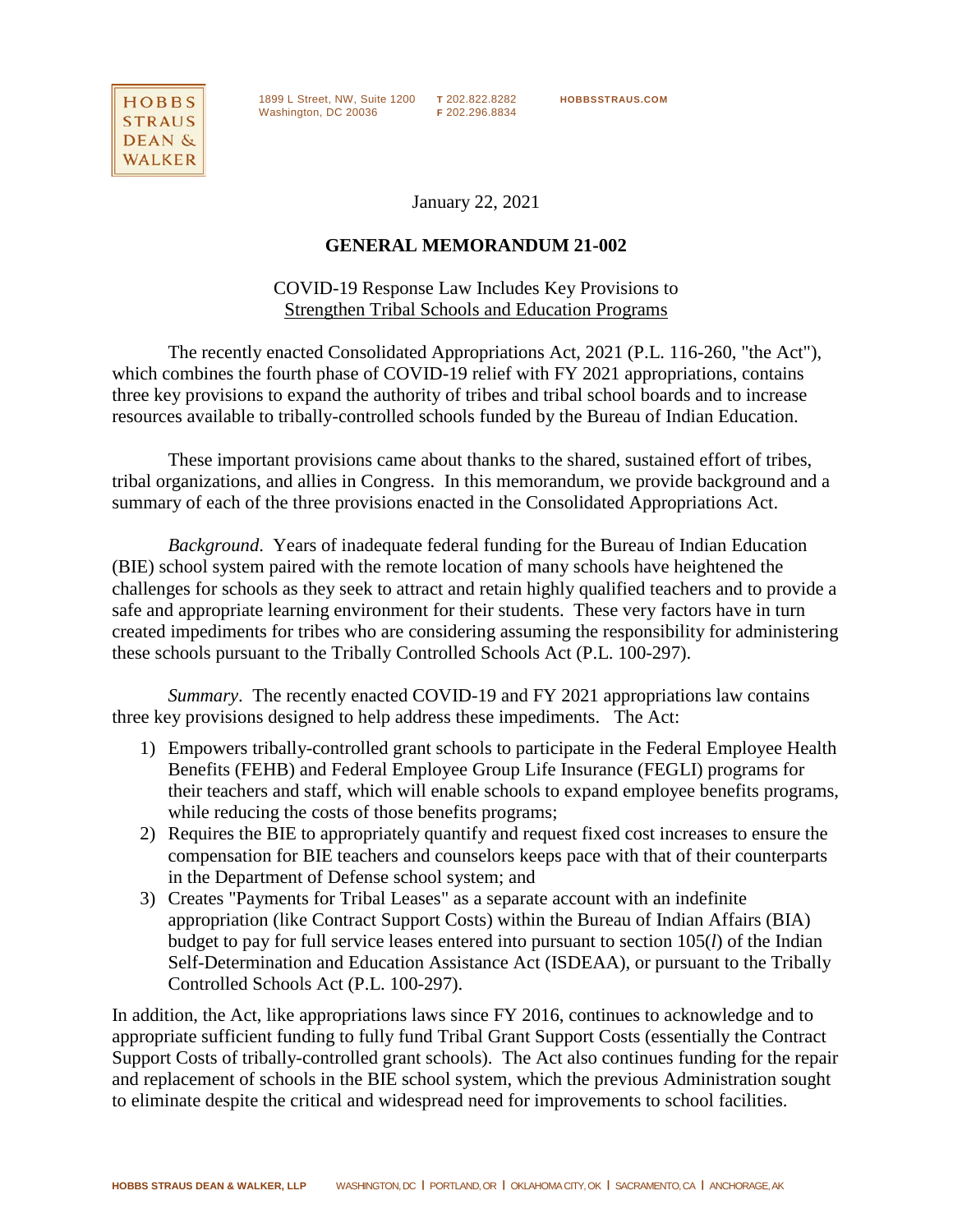## **FEHB/FEGLI ACCESS FOR TRIBALLY-CONTROLLED GRANT SCHOOLS**

A long-sought amendment to the Indian Health Care Improvement Act (IHCIA) was included in the Act (as Section 1114 of Title XI of Division FF) extending eligibility for triballycontrolled grant schools to participate in the Federal Employee Health Benefits (FEHB) and Federal Employee Group Life Insurance (FEGLI) programs. This amendment provides grant schools with access to higher quality and lower cost insurance options for teachers and staff through the federal employee benefits system—at no cost to the federal government. One grant school has estimated that this amendment alone will save \$1 million per year for its school in insurance costs while offering greater choice and better options. Enactment of this provision extends to tribally-controlled grant schools (operated pursuant to P.L. 100-297) the same access to FEHB/FEGLI as is available to BIE-operated schools and programs operated by tribes and tribal organizations pursuant to P.L. 93-638 contracts. We note that of the 187 schools in the BIE school system, over 130 are tribally-controlled grant schools and could thus benefit.

This amendment is the result of years of efforts by the Oglala Lakota Nation Education Coalition (OLNEC) and the Oglala Sioux Tribe as well as many other supporters. For example, the Dine' Grant Schools Association passed a resolution of support and included it as a priority in FY 2021 appropriations testimony; and the National Congress of American Indians (NCAI), the National Indian Education Association (NIEA), and the National Indian Health Board (NIHB) all wrote letters and testimony of support.

Prior to its inclusion in the Act, this amendment had been introduced as standalone, bipartisan legislation in the House and Senate: H.R. 895 (Rep. Dusty Johnson (R-SD)) and S. 279 (Sen. John Thune (R-SD)) with key support from the New Mexico and Arizona Congressional Delegations, particularly Sen. Tom Udall (D-NM), Rep. Ben Ray Lujan (D-NM), Sen. Martha McSally (R-AZ) and Rep. Tom O'Halleran (D-AZ).

# **PAY PARITY FOR BIE TEACHERS AND COUNSELORS**

Federal law requires that teachers and counselors in the BIE-funded school system be paid equivalent salaries to their counterparts in the Department of Defense school system. For several years, the BIE failed to request fixed cost increases to cover this requirement, even though BIE-operated schools were still required to pay the salary increases, which resulted in schools having to absorb these escalating costs at the expense of other program requirements. Although tribally-controlled schools are not required to provide pay parity, they are eligible to receive the fixed cost increases and they depend on those funds to help keep their teachers' compensation rates competitive with other jurisdictions.

Representatives from the Dine' Grant Schools Association informed the House and Senate Appropriations Committees as well as the New Mexico and Arizona Congressional Delegations of the BIE's failure to include pay parity increases in its annual budget requests. Both the Joint Explanatory Statement, which accompanied the Act, and the section of House Report 116-448 referenced by the Joint Explanatory Statement discuss the implications of the BIE's failure to request these necessary fixed cost increases. Accordingly, Congress directed the